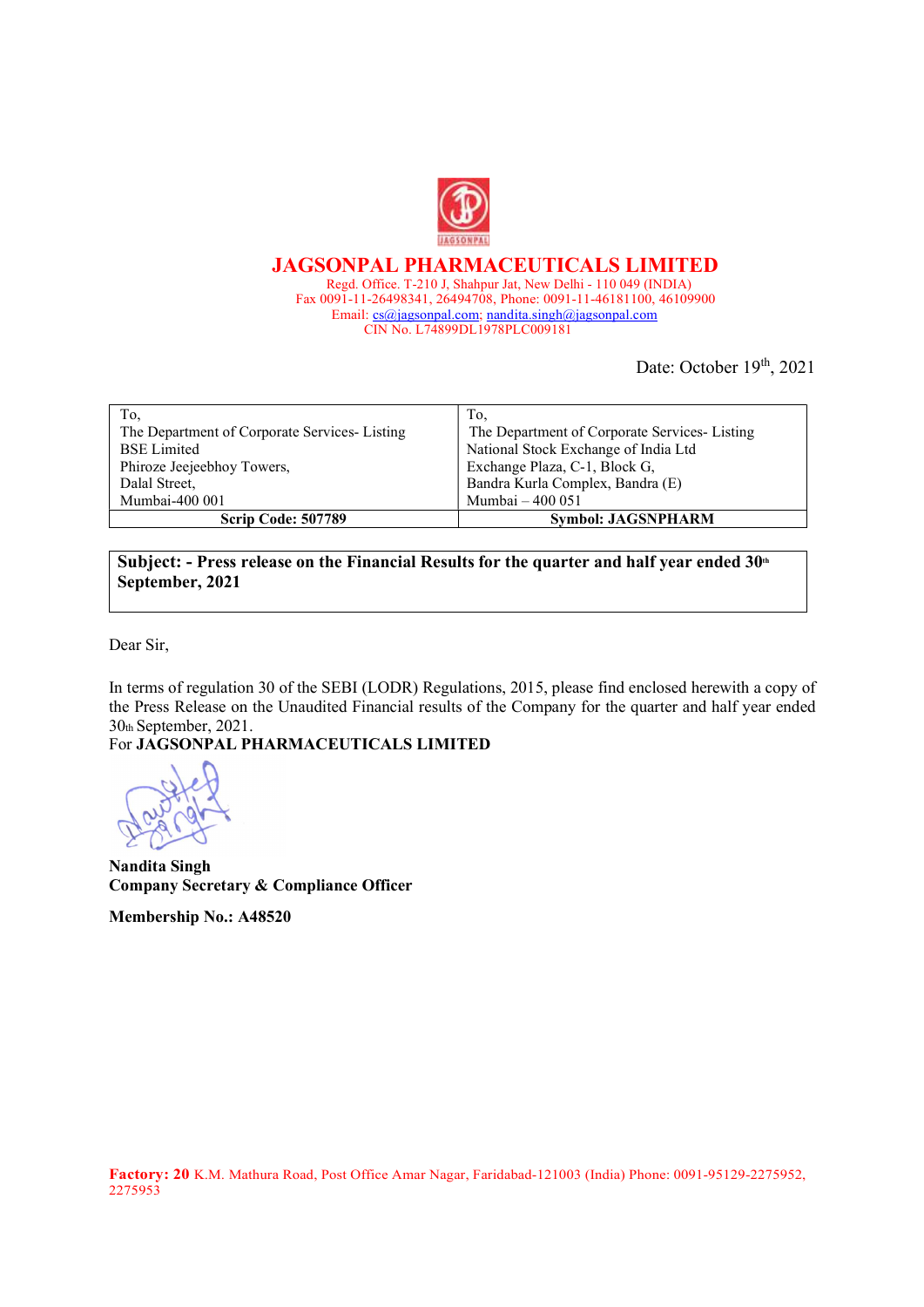# Q2 FY22 Income at Rs. 598 mn H1 FY 22 EBITDA at Rs. 207 mn compared to 87 mn of H1FY 21 Announces Interim Dividend of Rs. 4 per Equity Share Accenture on board to chalk out a Business Transformation Plan

New Delhi, Oct 19, 2021: Jagsonpal Pharmaceuticals Ltd., a leading pharmaceutical company from Delhi, announced their Q2FY22 results in the Board Meeting held on October 19th, 2021.

## Management Comment:

Commenting on the performance, Mr. R.P.S. Kochhar, Chairman & Managing Director, Jagsonpal Pharmaceuticals said, "We have delivered another steady quarter of revenues while our EBITDA margins continue to show consistency. As mentioned in the last quarter, our efforts on product rationalization, focus on high margin products, cost control initiatives and improvement in operational matrix with better supply chain management have started yielding results. I would like to highlight that the Company has recorded an EBITDA of INR 207 mn in the first half of this fiscal against INR 235 mn reported for the whole year in fiscal 21 and INR 87 mn in H1FY21. We expect the momentum to continue in the H2 FY22 barring unforeseen circumstances.

The board has approved an Interim Dividend @ 80% per Equity Shares of face value of Rs. 5/-, which translates to Rs. 4 per equity share. The decision was taken by the board keeping in mind the excess cash in the balance sheet with no immediate capex plans in the horizon. The board will continue to assess the cash situation and reward shareholders after meeting all the needs of the Company.

In keeping with its strategy for growth, the Company has engaged Accenture to review and chalk out a business transformation plan with a focus on revenue growth, cost optimization and building organization enablers."

|                          |               |         |            |               | (Figures in INR-Millions) |               |               |            |  |
|--------------------------|---------------|---------|------------|---------------|---------------------------|---------------|---------------|------------|--|
| <b>Financial Summary</b> | Q2FY22 Q2FY21 |         | YoY%       | <b>Q1FY22</b> | <b>QoQ%</b>               | <b>H1FY22</b> | <b>H1FY21</b> | YoY% ·     |  |
| Total Income             | 597.7         | 567.7   | 5.3%       | 608.2         | $-1.7\%$                  | 1,205.9       | 892           | 35.2%      |  |
| <b>EBITDA</b>            | 105.7         | 52.5    | 101.3%     | 101           | 4.7%                      | 206.6         | 86.8          | 138.0%     |  |
| <b>EBITDA Margin</b>     | 17.7%         | $9.2\%$ | $+844$ bps | 16.6%         | +108 bps                  | 17.1%         | $9.7\%$       | $+740$ bps |  |
| Profit after Tax         | 73.1          | 40.1    | 82.3%      | 68.5          | $6.7\%$                   | 141.6         | 65.3          | 116.8%     |  |

#### Key Financial highlights of the Quarter:

# Q2FY22 Summary:

- Total income of ₹598 mn, registering a growth of 5.3% YoY.
- EBITDA of ₹ 106 mn, up 101.3% YoY translating to an EBITDA Margin of 17.7%. This was an increase in margin of 844 bps.
- EBITDA margin improved due to:
	- o Increase in sale of high margin products
	- $\circ$  Improvement in the ratio of manufacturing cost overheads as percentage of sale
	- o Better financial control and monitoring of other administrative expenses